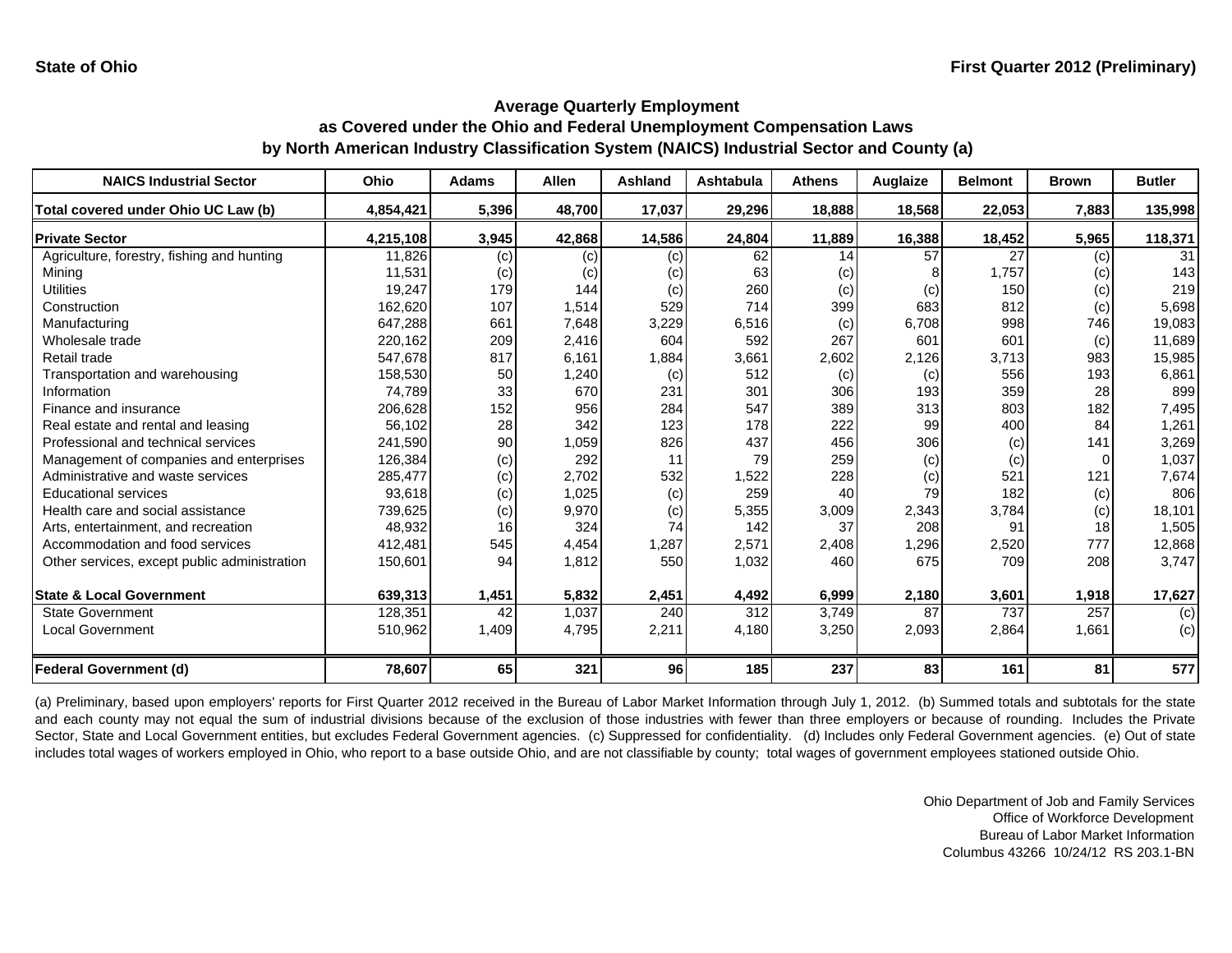| <b>NAICS Industrial Sector</b>               | Carroll  | Champaign | <b>Clark</b> | <b>Clermont</b> | <b>Clinton</b> | Columbiana | Coshocton | Crawford | Cuyahoga | <b>Darke</b> |
|----------------------------------------------|----------|-----------|--------------|-----------------|----------------|------------|-----------|----------|----------|--------------|
| Total covered under Ohio UC Law (b)          | 5,542    | 9,354     | 46,934       | 51,944          | 15,460         | 28,784     | 10,070    | 13,175   | 669,331  | 16,949       |
| <b>Private Sector</b>                        | 4,586    | 7,491     | 40,432       | 44,648          | 13,289         | 24,272     | 8,586     | 11,365   | 592,827  | 14,780       |
| Agriculture, forestry, fishing and hunting   | 17       | (c)       | 343          | (c)             | (c)            | 97         | 60        | (c)      | 181      | (c)          |
| Mining                                       | 140      | (c)       | 46           | (c)             | (c)            | 142        | 146       | (c)      | 310      | (c)          |
| <b>Utilities</b>                             | 40       | (c)       | (c)          | 465             | (c)            | 145        | 392       | (c)      | 1,369    | 49           |
| Construction                                 | 320      | 206       | 924          | 2,281           | 186            | 866        | 158       | 332      | 17,786   | 749          |
| Manufacturing                                | 1,182    | 2,669     | 6,784        | 5,454           | 3,194          | 5,616      | 2,482     | 3,680    | 69,455   | 4,042        |
| Wholesale trade                              | 106      | 404       | (c)          | 2,055           | (c)            | 965        | 140       | 543      | 32,734   | 691          |
| Retail trade                                 | 801      | 1,035     | 5,401        | 8,811           | 1,521          | 3,948      | 1,193     | 1,312    | 61,018   | 1,907        |
| Transportation and warehousing               | 185      | (c)       | 2,647        | 2,234           | 2,245          | 911        | 288       | (c)      | 18,907   | 967          |
| Information                                  | 37       | 79        | 260          | 1,114           | 323            | 118        | 67        | 40       | 12.870   | 121          |
| Finance and insurance                        | 74       | 201       | 2,704        | 2,694           | 468            | 591        | 233       | 578      | 37,959   | 549          |
| Real estate and rental and leasing           | 43       | 74        | 449          | 753             | 139            | 234        | 56        | 83       | 12,242   | 97           |
| Professional and technical services          | 107      | 215       | 938          | 2,151           | 169            | 482        | 204       | 382      | 42,914   | (c)          |
| Management of companies and enterprises      | $\Omega$ | (c)       | 842          | 409             | 160            | 84         | 16        | (c)      | 20,915   | (c)          |
| Administrative and waste services            | 59       | (c)       | 1,992        | 2,153           | 455            | 1,197      | 428       | (c)      | 43,839   | 452          |
| <b>Educational services</b>                  | $\Omega$ | (c)       | 800          | 489             | (c)            | 239        | 38        | (c)      | 20.173   | 47           |
| Health care and social assistance            | 701      | (c)       | 7,895        | 5,287           | (c)            | 5,050      | 1,684     | (c)      | 121.927  | 2,446        |
| Arts, entertainment, and recreation          | 49       | 90        | 266          | 652             | 38             | 207        | 109       | 51       | 8,655    | 104          |
| Accommodation and food services              | 489      | 677       | 4,265        | 5,991           | 1,163          | 2,340      | 631       | 1,067    | 48,907   | 947          |
| Other services, except public administration | 235      | 321       | 1,860        | 1,591           | 302            | 1,040      | 263       | 395      | 20,665   | 559          |
| <b>State &amp; Local Government</b>          | 956      | 1,863     | 6,502        | 7,296           | 2,171          | 4,512      | 1,484     | 1,810    | 76,504   | 2,169        |
| <b>State Government</b>                      | 33       | 47        | 151          | 754             | 164            | 352        | 42        | 140      | 4,141    | 41           |
| <b>Local Government</b>                      | 923      | 1,816     | 6,351        | 6,542           | 2,007          | 4,160      | 1,442     | 1,670    | 72,363   | 2,128        |
| <b>Federal Government (d)</b>                | 46       | 72        | 537          | 282             | 132            | 591        | 73        | 82       | 16,307   | 105          |

(a) Preliminary, based upon employers' reports for First Quarter 2012 received in the Bureau of Labor Market Information through July 1, 2012. (b) Summed totals and subtotals for the state and each county may not equal the sum of industrial divisions because of the exclusion of those industries with fewer than three employers or because of rounding. Includes the Private Sector, State and Local Government entities, but excludes Federal Government agencies. (c) Suppressed for confidentiality. (d) Includes only Federal Government agencies. (e) Out of state includes total wages of workers employed in Ohio, who report to a base outside Ohio, and are not classifiable by county; total wages of government employees stationed outside Ohio.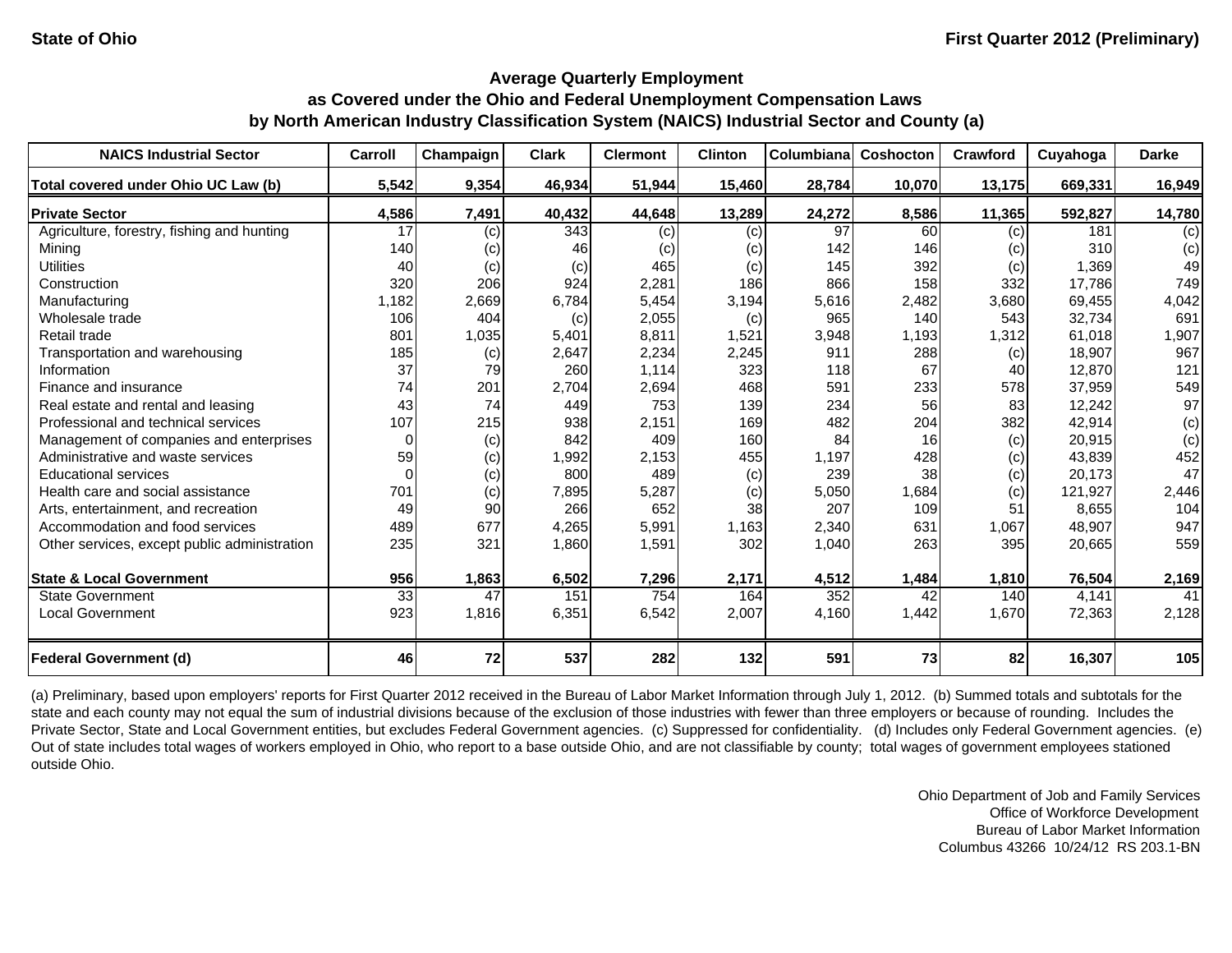| <b>NAICS Industrial Sector</b>               | <b>Defiance</b> | <b>Delaware</b>  | Erie   | <b>Fairfield</b> | <b>Fayette</b> | <b>Franklin</b> | <b>Fulton</b> | <b>Gallia</b> | Geauga | Greene         |
|----------------------------------------------|-----------------|------------------|--------|------------------|----------------|-----------------|---------------|---------------|--------|----------------|
| Total covered under Ohio UC Law (b)          | 14,961          | 75,779           | 32,849 | 39,264           | 10,650         | 644,258         | 16,903        | 10,813        | 30,817 | 53,124         |
| <b>Private Sector</b>                        | 13,031          | 68,325           | 27,936 | 33,223           | 9,001          | 544,462         | 14,249        | 9,014         | 26,850 | 44,012         |
| Agriculture, forestry, fishing and hunting   | 45              | (c)              | (c)    | 30               | 72             | 289             | (c)           | (c)           | (c)    | (c)            |
| Minina                                       |                 | (c)              | (c)    | 44               |                | 247             | (c)           | (c)           | (c)    | (c)            |
| <b>Utilities</b>                             | (c)             | 141              | (c)    | 187              | (c)            | 2,252           | (c)           | 793           | (c)    | (c)            |
| Construction                                 | 329             | 2,269            | 841    | 1,504            | 192            | 18,184          | 481           | 214           | 1,524  | 1,335          |
| Manufacturing                                | 3,487           | 5,766            | 5,850  | 4,360            | 1,585          | 34,620          | 5,790         | 547           | 6,702  | 3,173          |
| Wholesale trade                              | (c)             | 2,342            | 923    | 787              | (c)            | 26,214          | 733           | 143           | 1,733  | 1,046          |
| Retail trade                                 | 2,326           | 10,643           | 4,402  | 6,602            | 2,374          | 65,618          | 1,620         | 1,338         | 4,118  | 9,529          |
| Transportation and warehousing               | 492             | 2,560            | (c)    | 757              | 1,092          | 33,245          | (c)           | 269           | (c)    | (c)            |
| Information                                  | 230             | 1,207            | 360    | 322              | 47             | 13,790          | 98            | 97            | 170    | 722            |
| Finance and insurance                        | 599             | 5,070            | 636    | 788              | 411            | 45,223          | 317           | 355           | 676    | 1,258          |
| Real estate and rental and leasing           | 81              | 548              | 266    | 381              | 54             | 10,043          | 66            | 52            | 210    | 461            |
| Professional and technical services          | 237             | 5,194            | 512    | 965              | (c)            | 43,584          | (c)           | (c)           | 1,018  | 7,442          |
| Management of companies and enterprises      | 88              | (c)              | 138    | 196              | (c)            | 19,250          | (c)           | (c)           | 89     | 277            |
| Administrative and waste services            | 475             | (c)              | 920    | 3,169            | 226            | 47,599          | 609           | 463           | 1,431  | 2,099          |
| <b>Educational services</b>                  | (c)             | 1,103            | 348    | 339              | (c)            | 13,738          | (c)           | (c)           | 556    | 1,565          |
| Health care and social assistance            | (c)             | 5,629            | 5,014  | 6,363            | (c)            | 88,963          | (c)           | (c)           | 4,037  | 5,362          |
| Arts, entertainment, and recreation          | 100             | 1,803            | 1,091  | 232              | 114            | 6,431           | 271           | 21            | 388    | 471            |
| Accommodation and food services              | 1,237           | 8,794            | 4,749  | 4,815            | 1,009          | 55,441          | 1,100         | 888           | 2,143  | 6,922          |
| Other services, except public administration | 529             | 2,073            | 812    | 1,382            | 196            | 19,731          | 300           | 314           | 1,269  | 1,282          |
| <b>State &amp; Local Government</b>          | 1,930           | 7,454            | 4,913  | 6,041            | 1,649          | 99,796          | 2,654         | 1,799         | 3,967  | 9,112          |
| <b>State Government</b>                      | $\overline{73}$ | $\overline{727}$ | 1,179  | 769              | 40             | 49,466          | 110           | (c)           | 237    | $\overline{c}$ |
| Local Government                             | 1,857           | 6,727            | 3,734  | 5,272            | 1,609          | 50,330          | 2,544         | (c)           | 3,730  | (c)            |
| <b>Federal Government (d)</b>                | 87              | 224              | 296    | 231              | 49             | 13,167          | 88            | 86            | 139    | 14,025         |

(a) Preliminary, based upon employers' reports for First Quarter 2012 received in the Bureau of Labor Market Information through July 1, 2012. (b) Summed totals and subtotals for the state and each county may not equal the sum of industrial divisions because of the exclusion of those industries with fewer than three employers or because of rounding. Includes the Private Sector, State and Local Government entities, but excludes Federal Government agencies. (c) Suppressed for confidentiality. (d) Includes only Federal Government agencies. (e) Out of state includes total wages of workers employed in Ohio, who report to a base outside Ohio, and are not classifiable by county; total wages of government employees stationed outside Ohio.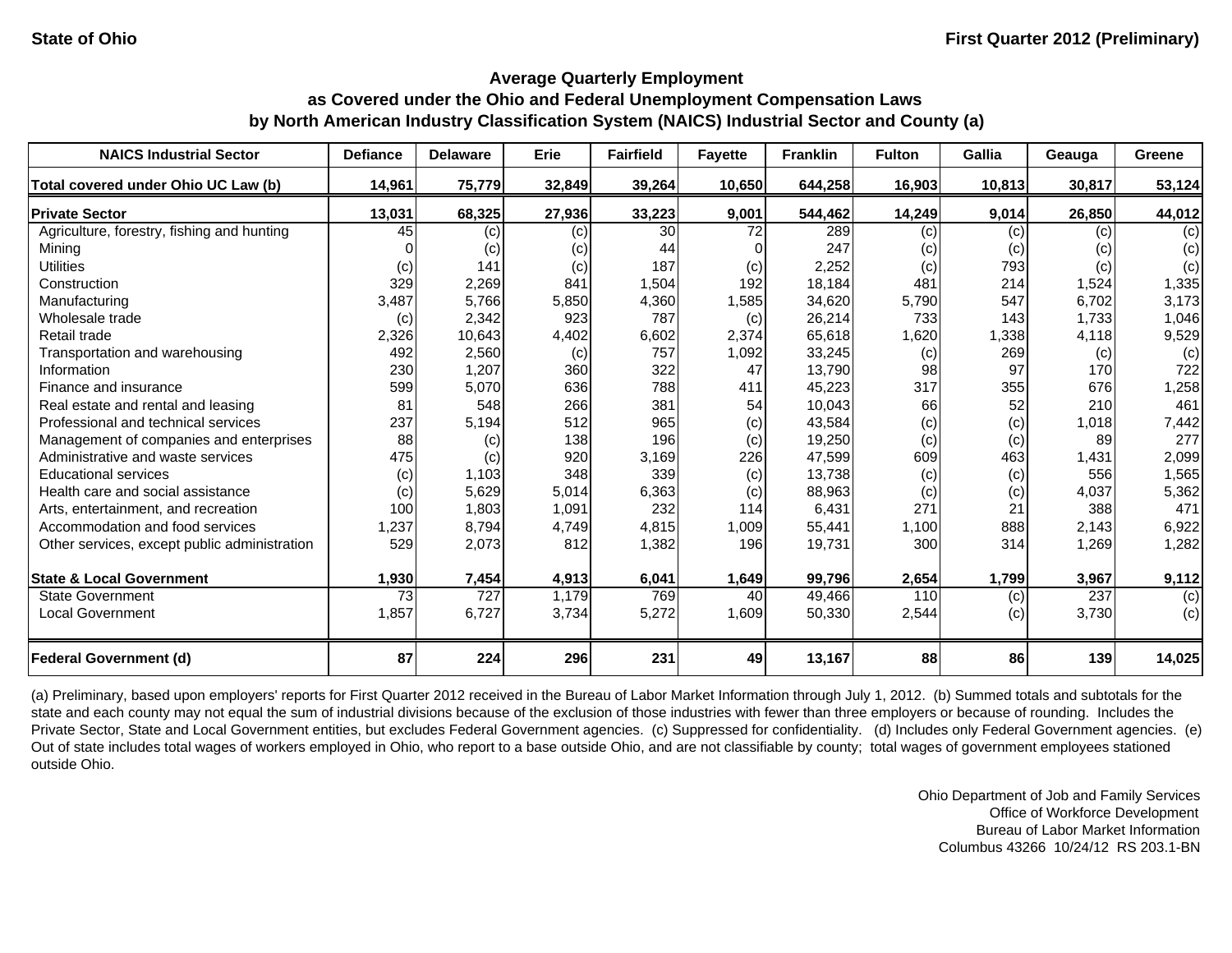| <b>NAICS Industrial Sector</b>               | <b>Guernsey</b> | <b>Hamilton</b> | <b>Hancock</b> | <b>Hardin</b> | <b>Harrison</b> | Henry  | Highland | <b>Hocking</b>  | <b>Holmes</b> | <b>Huron</b> |
|----------------------------------------------|-----------------|-----------------|----------------|---------------|-----------------|--------|----------|-----------------|---------------|--------------|
| Total covered under Ohio UC Law (b)          | 13,320          | 472,213         | 39,924         | 7,781         | 3,109           | 10,679 | 10,127   | 6,384           | 16,721        | 19,136       |
| <b>Private Sector</b>                        | 11,060          | 431,732         | 36,535         | 6,332         | 2,439           | 8,574  | 7,633    | 4,565           | 15,131        | 16,641       |
| Agriculture, forestry, fishing and hunting   | (c)             | 166             | 44             | 163           | 16              | (c)    | 31       | 25 <sub>l</sub> | 168           | 142          |
| Mining                                       | (c)             | 94              | (c)            |               | 357             | (c)    | 35       | 136             | 95            | $\Omega$     |
| <b>Utilities</b>                             | 43              | 1,262           | 86             | 43            | (c)             | (c)    | 69       | 14              | (c)           | (c)          |
| Construction                                 | 518             | 17,688          | (c)            | 113           | 68              | 337    | 197      | 232             | 1,554         | 995          |
| Manufacturing                                | 2,638           | 47,177          | 9,585          | 1,878         | 532             | 2,938  | 1,920    | 888             | 5,958         | 5,853        |
| Wholesale trade                              | 247             | 22,830          | 1,291          | 242           | 141             | (c)    | 208      | 55              | 612           | (c)          |
| Retail trade                                 | 1,764           | 43,568          | 4,823          | 904           | 255             | 1,247  | 1,490    | 790             | 1,903         | 2,001        |
| Transportation and warehousing               | 255             | 10,935          | 1,935          | 188           | (c)             | 594    | 103      | 39              | (c)           | 817          |
| Information                                  | 101             | 7,974           | 370            | 60            | 19              | 94     | 250      | 48              | 76            | 275          |
| Finance and insurance                        | 245             | 25,098          | 563            | 212           | (c)             | 285    | 361      | 238             | 372           | 425          |
| Real estate and rental and leasing           | 91              | 6,178           | 371            | 49            | (c)             | 72     | 76       | 53              | 40            | 105          |
| Professional and technical services          | (c)             | 37,799          | 1,324          | 104           | 40              | (c)    | (c)      | 90              | (c)           | 389          |
| Management of companies and enterprises      | (c)             | 31,662          | 605            | $\Omega$      | (c)             | (c)    | (c)      | $\Omega$        | (c)           | 54           |
| Administrative and waste services            | 345             | 30,732          | 2.189          | 71            | (c)             | 131    | 293      | 143             | 1,108         | 245          |
| <b>Educational services</b>                  | 63              | 11,447          | 1,034          | (c)           | (c)             | 64     | 36       | 23              | (c)           | 254          |
| Health care and social assistance            | 2,454           | 78,765          | 4,639          | (c)           | (c)             | 1,376  | 1,345    | 647             | (c)           | 2,374        |
| Arts, entertainment, and recreation          | 39              | 6,048           | 134            | 63            | 12              | 20     | (c)      | 34              | 46            | 65           |
| Accommodation and food services              | 1,373           | 37,479          | 3,767          | 777           | 185             | 494    | (c)      | 868             | 1,063         | 1,463        |
| Other services, except public administration | 316             | 14,829          | 1,299          | 212           | 54              | 419    | 245      | 242             | 252           | 605          |
| <b>State &amp; Local Government</b>          | 2,260           | 40,481          | 3,389          | 1,449         | 670             | 2,105  | 2,494    | 1,819           | 1,590         | 2,495        |
| <b>State Government</b>                      | 551             | 8,157           | 220            | 34            | 45              | 42     | 82       | 327             | 36            | 69           |
| <b>Local Government</b>                      | 1,709           | 32,324          | 3,169          | 1,415         | 625             | 2,063  | 2,412    | 1,492           | 1,554         | 2,426        |
| <b>Federal Government (d)</b>                | 124             | 8,997           | 149            | 72            | 52              | 71     | 96       | 44              | 68            | 131          |

(a) Preliminary, based upon employers' reports for First Quarter 2012 received in the Bureau of Labor Market Information through July 1, 2012. (b) Summed totals and subtotals for the state and each county may not equal the sum of industrial divisions because of the exclusion of those industries with fewer than three employers or because of rounding. Includes the Private Sector, State and Local Government entities, but excludes Federal Government agencies. (c) Suppressed for confidentiality. (d) Includes only Federal Government agencies. (e) Out of state includes total wages of workers employed in Ohio, who report to a base outside Ohio, and are not classifiable by county; total wages of government employees stationed outside Ohio.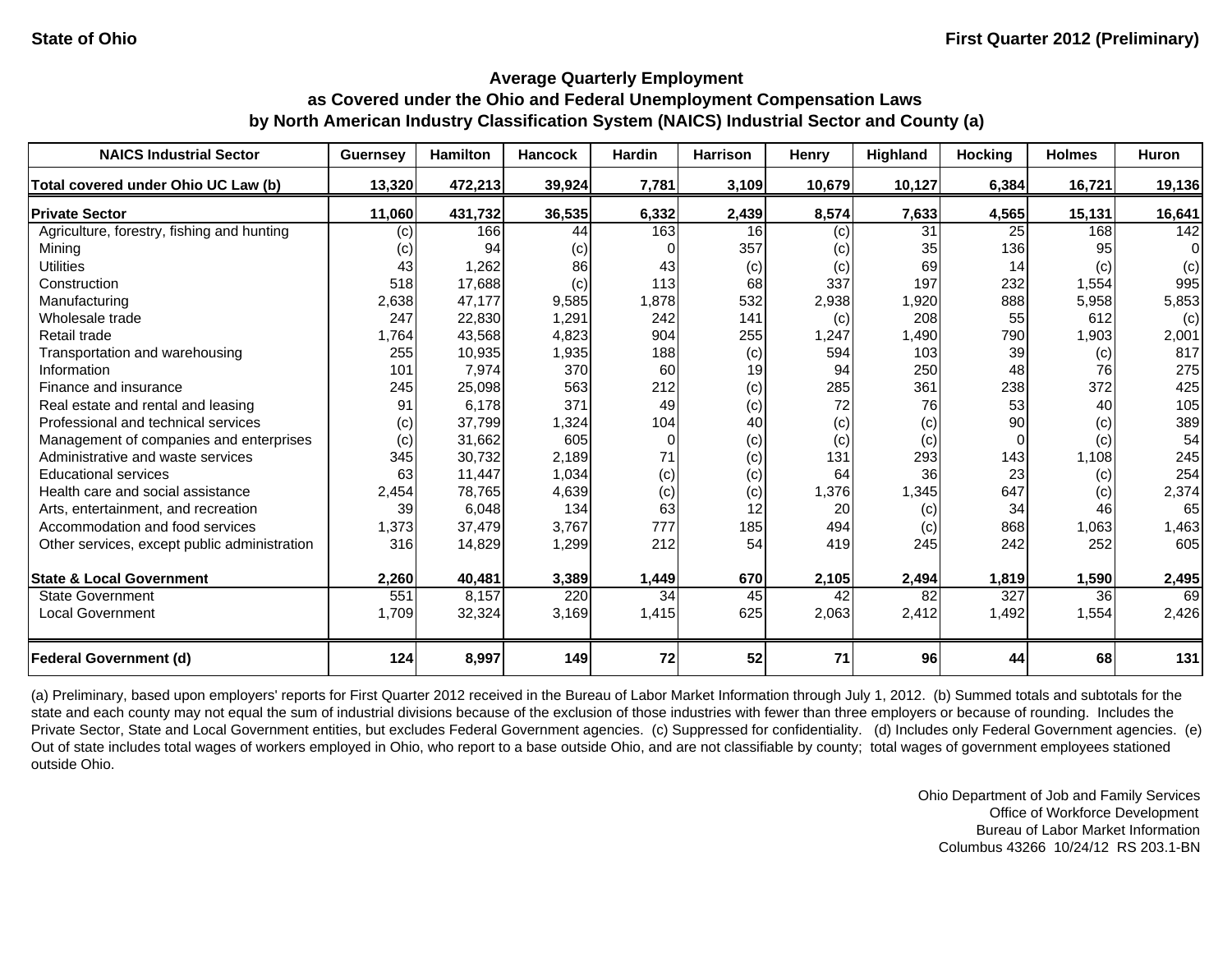| <b>NAICS Industrial Sector</b>               | <b>Jackson</b> | <b>Jefferson</b> | Knox   | Lake   | Lawrence | Licking | Logan  | Lorain | Lucas   | <b>Madison</b> |
|----------------------------------------------|----------------|------------------|--------|--------|----------|---------|--------|--------|---------|----------------|
| Total covered under Ohio UC Law (b)          | 10,469         | 21,454           | 18,158 | 90,610 | 11,881   | 50,465  | 17,690 | 91,319 | 194,900 | 13,625         |
| <b>Private Sector</b>                        | 9,003          | 18,174           | 15,720 | 79,189 | 9,084    | 42,942  | 15,544 | 76,961 | 170,364 | 10,572         |
| Agriculture, forestry, fishing and hunting   | 60             | (c)              | 74     | 617    |          | 351     | 101    | 914    | 223     | 211            |
| Mining                                       | 218            | (c)              | 87     | 190    | (c)      | 122     | 25     | 14     | 72      | $\Omega$       |
| <b>Utilities</b>                             | (c)            | 952              | 45     | 1,290  | 93       | 191     | 31     | 358    | 472     | (c)            |
| Construction                                 | 284            | 901              | 568    | 3,129  | 682      | 2,189   | 458    | 3,354  | 7,362   | 398            |
| Manufacturing                                | 3,251          | 1,627            | 4,397  | 20,184 | (c)      | 6,109   | 4,830  | 16,561 | 20,237  | 2,569          |
| Wholesale trade                              | 181            | 563              | 396    | 3,414  | 207      | 1,677   | 410    | 2,950  | 6,330   | (c)            |
| Retail trade                                 | 1,382          | 2,920            | 2,104  | 12,298 | 1,922    | 8,250   | 1,630  | 12,540 | 23,730  | 1,777          |
| Transportation and warehousing               | (c)            | 1,152            | 246    | 1,032  | 581      | 1,534   | 1,600  | 1,681  | 5,983   | 1,367          |
| Information                                  | 72             | 568              | 178    | 854    | 71       | 396     | 88     | 788    | 2,631   | 56             |
| Finance and insurance                        | 265            | 392              | 363    | 1,769  | 293      | 2,537   | 293    | 1,974  | 5,389   | 150            |
| Real estate and rental and leasing           | 56             | 248              | 113    | 783    | 72       | 402     | 147    | 763    | 2,103   | 76             |
| Professional and technical services          | 130            | 364              | 311    | 2,896  | 212      | 1,892   | 617    | 2,257  | 8,806   | 552            |
| Management of companies and enterprises      | 43             | 25               | 109    | 1,040  | 51       | 1,043   | 89     | 1,570  | 4,055   | (c)            |
| Administrative and waste services            | 527            | 746              | 497    | 4.132  | 342      | 2,200   | 1,313  | 4,590  | 12.477  | (c)            |
| <b>Educational services</b>                  | 35             | (c)              | 1,176  | 1,818  | 71       | 843     | 28     | 2,385  | 3,810   | (c)            |
| Health care and social assistance            | 1,270          | (c)              | 2,965  | 11,372 | 2,490    | 6,511   | 1,878  | 12,782 | 38,906  | (c)            |
| Arts, entertainment, and recreation          | 17             | 89               | 72     | 859    | 20       | 402     | 426    | 705    | 2,463   | 29             |
| Accommodation and food services              | 823            | 1,639            | 1,520  | 8,508  | 1,029    | 4,833   | 1,057  | 7,786  | 18,791  | 951            |
| Other services, except public administration | 265            | 655              | 500    | 3,004  | 309      | 1,461   | 521    | 2,988  | 6,525   | 180            |
| <b>State &amp; Local Government</b>          | 1,466          | 3,280            | 2,438  | 11,421 | 2,797    | 7,523   | 2,146  | 14,358 | 24,536  | 3,053          |
| <b>State Government</b>                      | 144            | 66               | (c)    | 86     | 290      | 815     | 76     | 1,100  | 7,292   | 1,309          |
| <b>Local Government</b>                      | 1,322          | 3,214            | (c)    | 11,335 | 2,507    | 6,708   | 2,070  | 13,258 | 17,244  | 1,744          |
| <b>Federal Government (d)</b>                | 66             | 196              | 101    | 495    | 118      | 443     | 129    | 1,119  | 1,975   | 71             |

(a) Preliminary, based upon employers' reports for First Quarter 2012 received in the Bureau of Labor Market Information through July 1, 2012. (b) Summed totals and subtotals for the state and each county may not equal the sum of industrial divisions because of the exclusion of those industries with fewer than three employers or because of rounding. Includes the Private Sector, State and Local Government entities, but excludes Federal Government agencies. (c) Suppressed for confidentiality. (d) Includes only Federal Government agencies. (e) Out of state includes total wages of workers employed in Ohio, who report to a base outside Ohio, and are not classifiable by county; total wages of government employees stationed outside Ohio.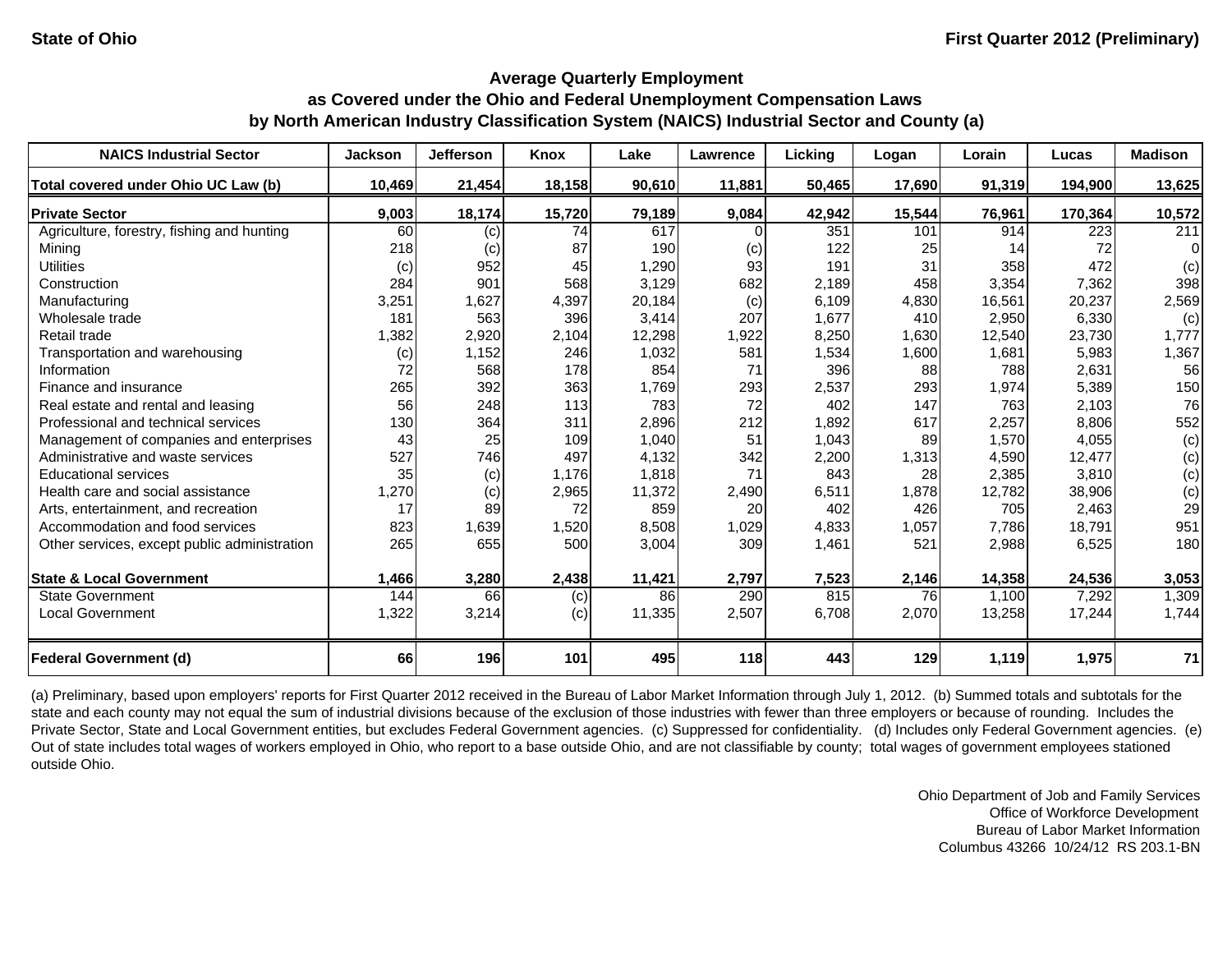| <b>NAICS Industrial Sector</b>               | <b>Mahoning</b> | <b>Marion</b> | <b>Medina</b> | <b>Meigs</b> | <b>Mercer</b> | Miami  | <b>Monroe</b> | <b>Montgomery</b> | Morgan | <b>Morrow</b> |
|----------------------------------------------|-----------------|---------------|---------------|--------------|---------------|--------|---------------|-------------------|--------|---------------|
| Total covered under Ohio UC Law (b)          | 93,875          | 23,745        | 55,559        | 3,403        | 17,367        | 37,951 | 3,499         | 235,590           | 2,415  | 4,508         |
| <b>Private Sector</b>                        | 81,675          | 20,032        | 48,769        | 2,366        | 14,843        | 33,289 | 2,737         | 208,322           | 1,787  | 2,957         |
| Agriculture, forestry, fishing and hunting   | 128             | (c)           | 116           | 59           | (c)           | (c)    | (c)           | 181               | (c)    | (c)           |
| Mining                                       | 225             | (c)           | 25            | 225          | (c)           | (c)    | (c)           | 24                | (c)    | (c)           |
| <b>Utilities</b>                             | 365             | 108           | (c)           | (c)          | (c)           | (c)    | 30            | 967               | (c)    | (c)           |
| Construction                                 | 3,598           | 581           | 2,576         | 194          | 786           | 1,337  | (c)           | 7,292             | 31     | 142           |
| Manufacturing                                | 8,911           | 5,979         | 8,661         | 132          | 5,355         | 9,638  | (c)           | 25,378            | 510    | 757           |
| Wholesale trade                              | 4,216           | 685           | 2,699         | 45           | (c)           | 1,943  | 66            | 8,467             | 119    | 115           |
| Retail trade                                 | 12,505          | 2,722         | 8,684         | 558          | 1,935         | 4,536  | 365           | 23,767            | 261    | 526           |
| Transportation and warehousing               | 3,414           | 599           | (c)           | (c)          | 951           | (c)    | 203           | 7,007             | (c)    | (c)           |
| Information                                  | 1.178           | 605           | 311           | (c)          | 180           | 162    | (c)           | 7,778             | 24     | 22            |
| Finance and insurance                        | 2,332           | 374           | 1,040         | 127          | 601           | 745    | (c)           | 9,495             | (c)    | 82            |
| Real estate and rental and leasing           | 830             | 257           | 621           | 11           | 79            | 259    | (c)           | 2,907             | (c)    | 23            |
| Professional and technical services          | 2,981           | 285           | 2,112         | (c)          | (c)           | (c)    | 47            | 11,975            | (c)    | 74            |
| Management of companies and enterprises      | 1,153           | 129           | 2,600         | (c)          | (c)           | (c)    | $\Omega$      | 4,127             | (c)    | (c)           |
| Administrative and waste services            | 8,200           | 866           | 2,451         | 64           | 321           | 1,981  | 34            | 15,039            | 32     | (c)           |
| <b>Educational services</b>                  | 1.139           | 112           | 412           | (c)          | (c)           | 143    | (c)           | 6,839             |        | (c)           |
| Health care and social assistance            | 17,663          | 4,072         | 6,836         | (c)          | (c)           | 4,150  | (c)           | 46,273            | 404    | (c)           |
| Arts, entertainment, and recreation          | 771             | 109           | 511           | (c)          | 71            | 200    | (c)           | 2,021             | (c)    | 27            |
| Accommodation and food services              | 9,061           | 1,746         | 4,936         | (c)          | 1,096         | 3,609  | 77            | 21,457            | (c)    | 339           |
| Other services, except public administration | 3,004           | 684           | 1,499         | (c)          | 554           | 1,260  | 140           | 7,328             | 47     | 90            |
| <b>State &amp; Local Government</b>          | 12,200          | 3,713         | 6,790         | 1,037        | 2,524         | 4,662  | 762           | 27,268            | 628    | 1,551         |
| <b>State Government</b>                      | 2,907           | 734           | 113           | 33           | 159           | 142    | 31            | 1,371             | 50     | 69            |
| <b>Local Government</b>                      | 9,293           | 2,979         | 6,677         | 1,004        | 2,365         | 4,520  | 731           | 25,897            | 578    | 1,482         |
| <b>Federal Government (d)</b>                | 1,273           | 119           | 307           | 68           | 99            | 183    | 48            | 4,282             | 36     | 52            |

(a) Preliminary, based upon employers' reports for First Quarter 2012 received in the Bureau of Labor Market Information through July 1, 2012. (b) Summed totals and subtotals for the state and each county may not equal the sum of industrial divisions because of the exclusion of those industries with fewer than three employers or because of rounding. Includes the Private Sector, State and Local Government entities, but excludes Federal Government agencies. (c) Suppressed for confidentiality. (d) Includes only Federal Government agencies. (e) Out of state includes total wages of workers employed in Ohio, who report to a base outside Ohio, and are not classifiable by county; total wages of government employees stationed outside Ohio.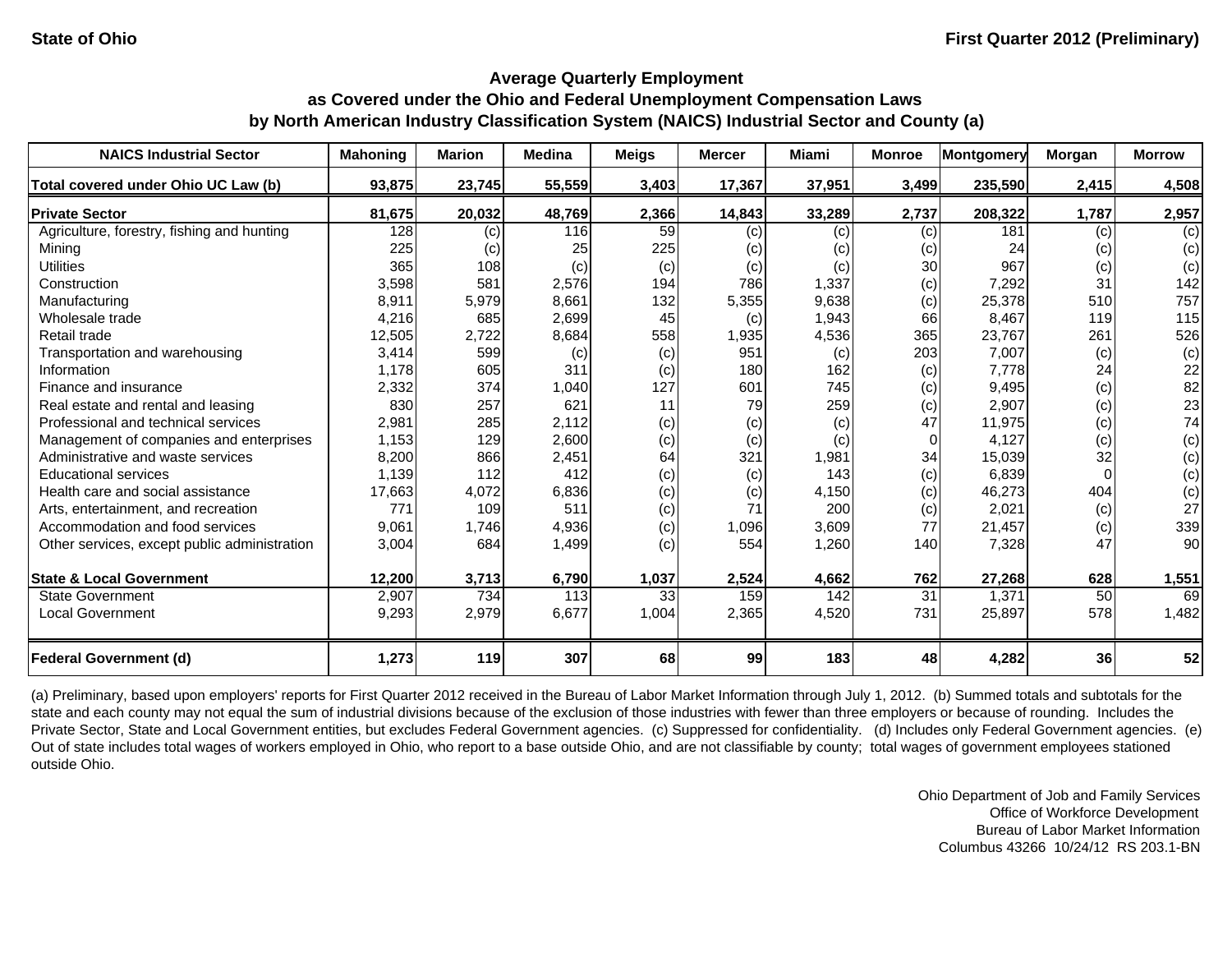| <b>NAICS Industrial Sector</b>               | <b>Muskingum</b> | <b>Noble</b> | <b>Ottawa</b> | Paulding | <b>Perry</b> | Pickaway | <b>Pike</b> | Portage | <b>Preble</b> | <b>Putnam</b> |
|----------------------------------------------|------------------|--------------|---------------|----------|--------------|----------|-------------|---------|---------------|---------------|
| Total covered under Ohio UC Law (b)          | 30,938           | 2,842        | 11,580        | 4,570    | 5,394        | 13,329   | 8,347       | 50,071  | 9,794         | 10,849        |
| <b>Private Sector</b>                        | 26,004           | 1,869        | 9,545         | 3,479    | 3,807        | 9,453    | 6,970       | 38,296  | 7,976         | 9,138         |
| Agriculture, forestry, fishing and hunting   | 30               | (c)          | (c)           | 420      | (c)          | (c)      | (c)         | 142     | (c)           | (c)           |
| Mining                                       | 389              | (c)          | (c)           | 12       | (c)          | (c)      | (c)         | 181     | (c)           | (c)           |
| <b>Utilities</b>                             | 209              | 13           | (c)           | (c)      | 30           | 33       | (c)         | (c)     | (c)           | (c)           |
| Construction                                 | 804              | 92           | 392           | 104      | 269          | 500      | 466         | 1,447   | 227           | 745           |
| Manufacturing                                | 3,008            | 195          | 2,182         | 1,253    | 746          | 2,384    | 1,718       | 9,991   | 2,554         | 3,046         |
| Wholesale trade                              | 797              | 112          | (c)           | 193      | 73           | 356      | 177         | 2,836   | 288           | 404           |
| Retail trade                                 | 4,587            | 253          | 1,343         | 396      | 659          | 1,425    | 940         | 6,138   | 1,420         | 1,125         |
| Transportation and warehousing               | 1,236            | 91           | 198           | (c)      | 51           | 269      | (c)         | (c)     | (c)           | (c)           |
| Information                                  | 514              | 13           | 86            | 23       | 29           | 42       | 31          | 273     | 27            | 49            |
| Finance and insurance                        | 758              | 91           | 297           | 95       | 147          | 290      | 196         | 747     | 225           | 324           |
| Real estate and rental and leasing           | 215              |              | 103           | 15       | 22           | 90       | 25          | 533     | 62            | 29            |
| Professional and technical services          | 571              | 45           | 206           | 53       | 99           | (c)      | 256         | 1,375   | (c)           | 176           |
| Management of companies and enterprises      | 102              | (c)          | (c)           | $\Omega$ | (c)          | (c)      | $\Omega$    | 856     | (c)           | $\Omega$      |
| Administrative and waste services            | 946              | (c)          | (c)           | 36       | (c)          | 404      | 636         | 1,306   | 284           | 429           |
| <b>Educational services</b>                  | 589              | $\Omega$     | 48            | (c)      | (c)          |          | (c)         | 638     | (c)           | 134           |
| Health care and social assistance            | 6,623            | 430          | 1,598         | (c)      | (c)          | 1,673    | (c)         | 3,929   | (c)           | 946           |
| Arts, entertainment, and recreation          | 268              | (c)          | 339           | (c)      | 39           | 62       | (c)         | 417     | 36            | 47            |
| Accommodation and food services              | 3,141            | (c)          | 1,196         | (c)      | 382          | 1,018    | (c)         | 4,720   | 805           | 726           |
| Other services, except public administration | 1,217            | 61           | 311           | 104      | 167          | 256      | 142         | 1,502   | 298           | 440           |
| <b>State &amp; Local Government</b>          | 4,934            | 973          | 2,035         | 1,091    | 1,587        | 3,876    | 1,377       | 11,775  | 1,818         | 1,711         |
| <b>State Government</b>                      | 323              | 490          | 145           | 33       | 39           | 1,363    | 83          | (c)     | 63            | 43            |
| <b>Local Government</b>                      | 4,611            | 483          | 1,890         | 1,058    | 1,548        | 2,513    | 1,294       | (c)     | 1,755         | 1,668         |
| <b>Federal Government (d)</b>                | 228              | 26           | 166           | 48       | 60           | 86       | 75          | 289     | 77            | 74            |

(a) Preliminary, based upon employers' reports for First Quarter 2012 received in the Bureau of Labor Market Information through July 1, 2012. (b) Summed totals and subtotals for the state and each county may not equal the sum of industrial divisions because of the exclusion of those industries with fewer than three employers or because of rounding. Includes the Private Sector, State and Local Government entities, but excludes Federal Government agencies. (c) Suppressed for confidentiality. (d) Includes only Federal Government agencies. (e) Out of state includes total wages of workers employed in Ohio, who report to a base outside Ohio, and are not classifiable by county; total wages of government employees stationed outside Ohio.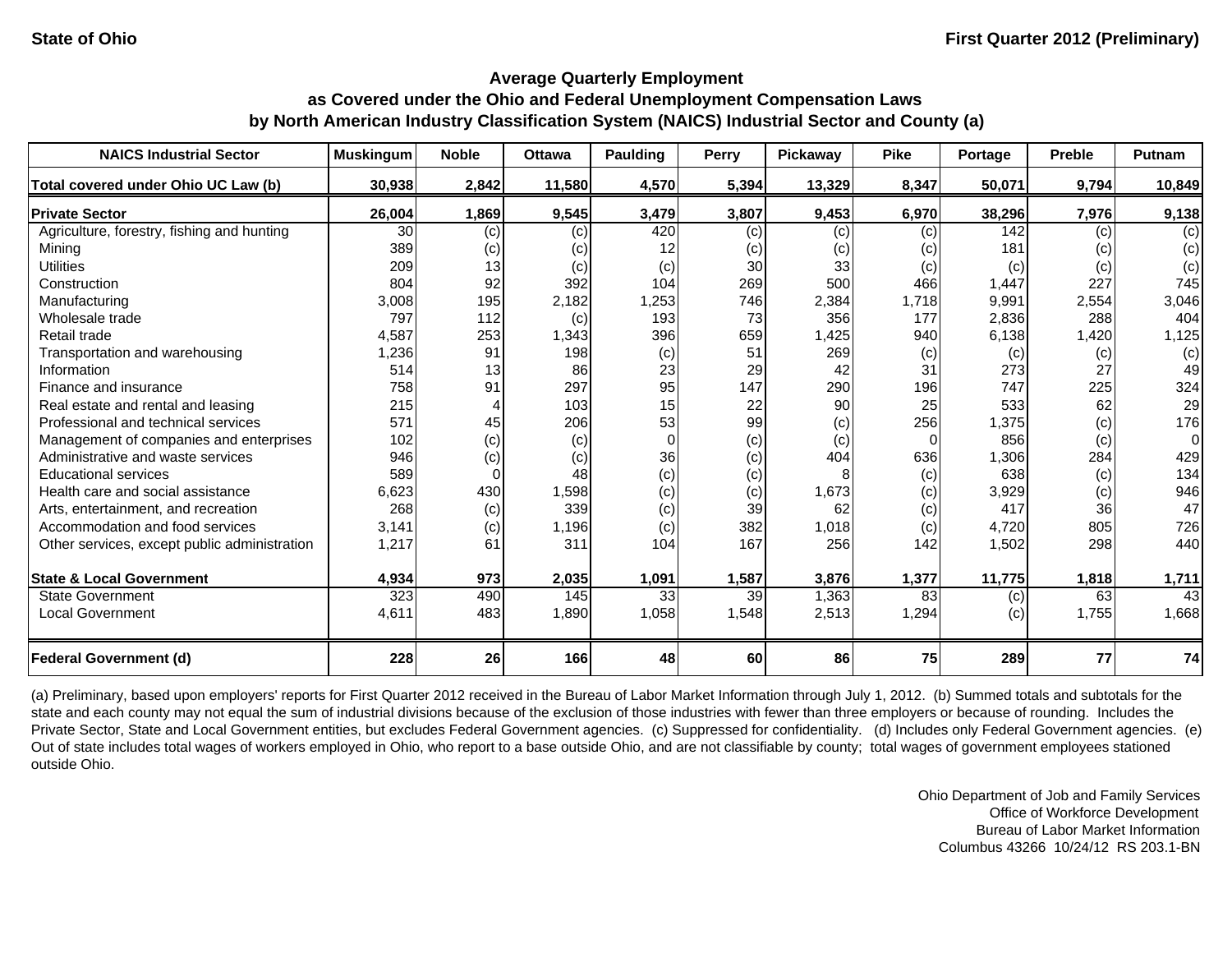| <b>NAICS Industrial Sector</b>               | <b>Richland</b> | <b>Ross</b> | <b>Sandusky</b> | <b>Scioto</b> | <b>Seneca</b> | <b>Shelby</b> | <b>Stark</b> | <b>Summit</b> | <b>Trumbull</b> | <b>Tuscarawas</b> |
|----------------------------------------------|-----------------|-------------|-----------------|---------------|---------------|---------------|--------------|---------------|-----------------|-------------------|
| Total covered under Ohio UC Law (b)          | 50,098          | 24,971      | 24,756          | 22,991        | 18,109        | 24,757        | 149,518      | 249,956       | 68,779          | 33,539            |
| <b>Private Sector</b>                        | 42,790          | 20,245      | 21,541          | 18,204        | 15,412        | 22,314        | 131,666      | 222,175       | 59,687          | 28,947            |
| Agriculture, forestry, fishing and hunting   | 109             | 57          | 79              | 43            | 55            | 100           | 166          | 68            | 85              | 138               |
| Minina                                       | 20              | 20          | 45              |               | 117           |               | 409          | 48            | 48              | 493               |
| <b>Utilities</b>                             | (c)             | 173         | 57              | 102           | 106           | (c)           | 590          | 1.007         | 135             | 78                |
| Construction                                 | 1,722           | 600         | 726             | 642           | 956           | 1,289         | 5,513        | 8,351         | 2,351           | 1,144             |
| Manufacturing                                | 9,067           | 4,673       | 8,307           | 1,557         | 3,645         | 10,403        | 24,882       | 29,336        | 13,963          | 7,113             |
| Wholesale trade                              | 1,605           | 497         | 549             | 307           | 627           | 1,457         | 5,954        | 13,472        | 2,001           | 1,445             |
| Retail trade                                 | 7,025           | 3,701       | 2,557           | 2,921         | 2,049         | 1,808         | 18,977       | 28,413        | 9,487           | 4,207             |
| Transportation and warehousing               | (c)             | 641         | 593             | 516           | 559           | (c)           | 2,598        | 7,513         | 2,155           | 922               |
| Information                                  | 930             | 369         | 143             | 199           | 234           | 130           | 1,681        | 3,398         | 582             | 273               |
| Finance and insurance                        | 1,096           | 466         | 483             | 495           | 491           | 343           | 5,749        | 8,606         | 1,459           | 701               |
| Real estate and rental and leasing           | 400             | 126         | 299             | 226           | 59            | 126           | 1,318        | 2,426         | 916             | 270               |
| Professional and technical services          | 1,075           | 363         | 413             | 683           | 397           | (c)           | 4,237        | 12,936        | 1,579           | 907               |
| Management of companies and enterprises      | 56              | 213         | 199             | 44            | 238           | (c)           | 1,248        | 14,270        | 845             | 126               |
| Administrative and waste services            | 4,279           | 889         | 888             | 690           | 386           | 1,457         | 7,040        | 15,727        | 3,741           | 1,525             |
| <b>Educational services</b>                  | 491             | 169         | 146             | 291           | 1,000         | (c)           | 3,108        | 3,801         | 450             | 168               |
| Health care and social assistance            | 7,428           | 4,274       | 3,297           | 6,555         | 2,388         | (c)           | 27,392       | 41,908        | 11,101          | 5,004             |
| Arts, entertainment, and recreation          | 718             | 109         | 211             | 57            | 102           | 56            | 1,392        | 2,848         | 457             | 181               |
| Accommodation and food services              | 4,267           | 2,396       | 1,815           | 2,393         | 1,369         | 1,320         | 13,889       | 19,990        | 6,131           | 3,176             |
| Other services, except public administration | 1,405           | 509         | 735             | 477           | 637           | 556           | 5,524        | 8,056         | 2,199           | 1,076             |
| <b>State &amp; Local Government</b>          | 7,308           | 4,726       | 3,215           | 4,787         | 2,697         | 2,443         | 17,852       | 27,781        | 9,092           | 4,592             |
| <b>State Government</b>                      | 1,464           | 1,542       | 103             | 1,493         | 360           | 278           | 1,492        | 5,299         | 712             | 452               |
| <b>Local Government</b>                      | 5,844           | 3,184       | 3,112           | 3,294         | 2,337         | 2,165         | 16,360       | 22,482        | 8,380           | 4,140             |
|                                              |                 |             |                 |               |               |               |              |               |                 |                   |
| <b>Federal Government (d)</b>                | 602             | 1,550       | 106             | 184           | 119           | 79            | 1,067        | 1,925         | 463             | 236               |

(a) Preliminary, based upon employers' reports for First Quarter 2012 received in the Bureau of Labor Market Information through July 1, 2012. (b) Summed totals and subtotals for the state and each county may not equal the sum of industrial divisions because of the exclusion of those industries with fewer than three employers or because of rounding. Includes the Private Sector, State and Local Government entities, but excludes Federal Government agencies. (c) Suppressed for confidentiality. (d) Includes only Federal Government agencies. (e) Out of state includes total wages of workers employed in Ohio, who report to a base outside Ohio, and are not classifiable by county; total wages of government employees stationed outside Ohio.